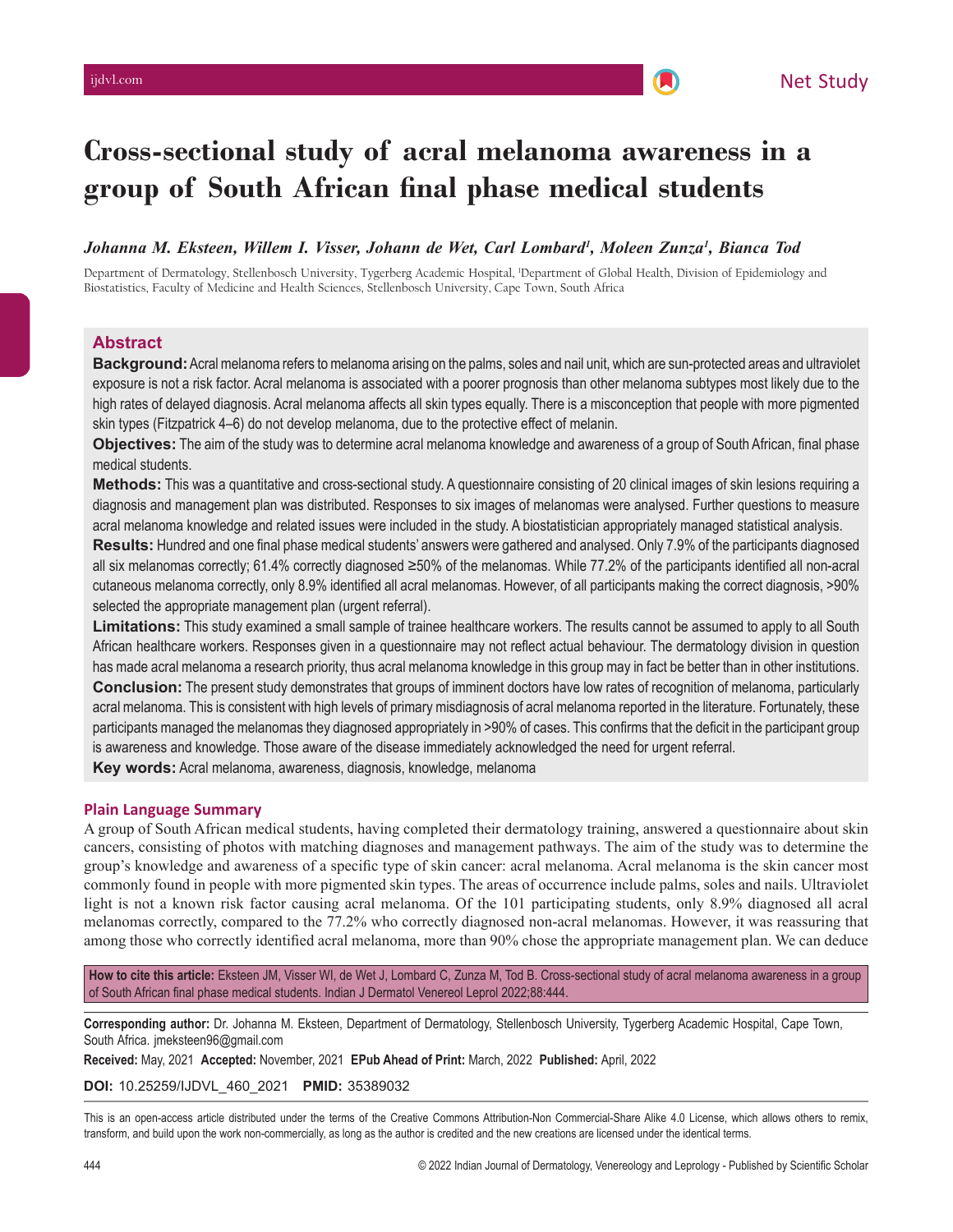from this that awareness and recognition of this disease falls short of expectation. This study is important, especially in the South African population, where the majority have more pigmented skin. A 2019 study proved that 62% of patients presenting with acral melanoma for specialist care in public health had a poor, if not terminal, illness.

## **Introduction**

Acral melanoma refers to melanoma arising on the palms, soles and nail unit, which are sun-protected areas.<sup>1</sup> Ultraviolet exposure is not a risk factor for acral melanoma development.<sup>1</sup> Patients with acral melanoma have worse survival outcomes, poorer prognosis and compared to patients with non-acral cutaneous melanoma.2 The reason for the poorer prognosis in acral melanoma patients is yet to be confirmed, but appears to be largely due to delayed presentation and referral.3,4 This is an international phenomenon.3,4

Acral melanoma affects people irrespective of the degree of pigmentation of their skin, in contrast to cutaneous melanoma of sun-exposed skin (non-acral cutaneous melanoma), which occurs far more commonly in lightly pigmented people (Fitzpatrick phototype  $1-3$ ).<sup>1,3,5</sup> A common misconception is that people with more darkly pigmented skin types (Fitzpatrick 4–6) do not develop melanoma, due to the protective effect of the increased amount of melanin in their skin.<sup>1,14</sup> Melanomas arising in people with Fitzpatrick 4–6 skin types are far more likely to arise in sun-protected areas and are commonly acral melanoma. Since, extrapolating from the 2011 South African Census, the majority of South Africa's population falls into the Fitzpatrick 4–6 skin type group, acral melanoma is a relevant concern in South Africa.<sup>6</sup>

In South Africa, there is little research focusing on acral melanoma. A report published in 2019 examined melanoma incidence and clinical features by analysing the South African National Cancer Registry's data from 2005 to 2013.<sup>7</sup> They show that while non-acral cutaneous melanoma is largely a disease of lightly pigmented South Africans, acral melanoma is of particular concern to darkly pigmented South Africans.<sup>7</sup> Of 11,784 cases of melanoma reported over the period, 1991 occurred in the 'Black African' population group. More concerning is that when a subgroup of these patients who were presumed to have mostly acral melanomas was analysed, 62% of patients presented with advanced disease.7 No South African study to date has focused on determining the reason for acral melanoma patients presenting with advanced disease.

Studies from outside of South Africa have identified a gap in melanoma knowledge of some groups of healthcare providers, particularly regarding acral melanoma and melanomas arising in Fitzpatrick 4–6 skin types.<sup>8</sup> This represents one possible reason for late presentation.

#### **Objectives**

The aim of the study was to assess South African final phase medical students' knowledge and awareness of the presentation, screening, and management of acral melanoma at a primary health-care level, as one possible reason for late presentation of acral melanoma patients.

A component of this study examines the participants' knowledge about melanoma in more pigmented skin types (Fitzpatrick phototype 4–6). The motivation for this approach was that the majority of skin cancer research and teaching focuses on skin cancer in lightly pigmented skin types (Fitzpatrick phototype 1–3). This has resulted in inadequate knowledge among many healthcare workers and leads to late diagnosis and poor outcomes in many cases. There are important biological differences in skin cancer between individuals based on the degree of pigmentation of their skin (melanin, the main pigment in skin offers some protection from skin cancer).

# **Methods**

## **Design**

Primary data analysis of a quantitative cross-sectional study was performed. A self-administered questionnaire, partly consisting of 20 clinical images of skin lesions requiring a diagnosis and management plan, was distributed to consenting final phase medical students. Responses to six images, representing melanomas, (4 acral melanoma and 2 non-acral cutaneous melanomas) among the 20 images were analysed. Two nail apparatus acral melanomas were included to determine if this presentation was particularly problematic. The dermatologists (WV, JdW and BT) involved in the study validated the images and their management plans. The dermatologists selected classical examples of melanoma and the other skin conditions presented.

Further questions to measure acral melanoma knowledge, awareness of skin cancer and melanoma in people with darkly pigmented skin types and total body skin examinations were included in the study. Darkly pigmented skin types were defined as Fitzpatrick phototypes 4–6.10 Lightly pigmented skin was defined as Fitzpatrick phototypes 1–3.10 An explanatory table of the Fitzpatrick phototypes was included in the questionnaire. The questionnaire was partly adapted from those used in the two previous studies. $8,9$ 

## **Setting**

The study took place at the Faculty of Medicine and Health Sciences of Stellenbosch University, Tygerberg Campus.

## **Participants**

Inclusion criteria were: Final phase medical students (in their final 18 months of training), who had already completed their dermatology clinical rotation and who gave written informed consent. Participants were neither informed that the study topic was melanoma, nor that their responses to questions not relating to melanoma would not be analysed. Exclusion criteria were junior students, students who had not yet completed their dermatology rotation and those who withheld consent.

## **Variables**

The participants' accuracy in diagnosing melanoma was stratified by those correctly diagnosing melanoma in 100%, ≥50% or <50% of cases. Their accuracy in diagnosing non-acral cutaneous melanoma, acral melanoma and nail melanoma was also analysed in this way. Overall correct melanoma diagnoses were calculated. Correct management plan was calculated as a percentage in both the group making a correct diagnosis and those making an incorrect diagnosis. Theoretical awareness about melanoma was also calculated as a percentage.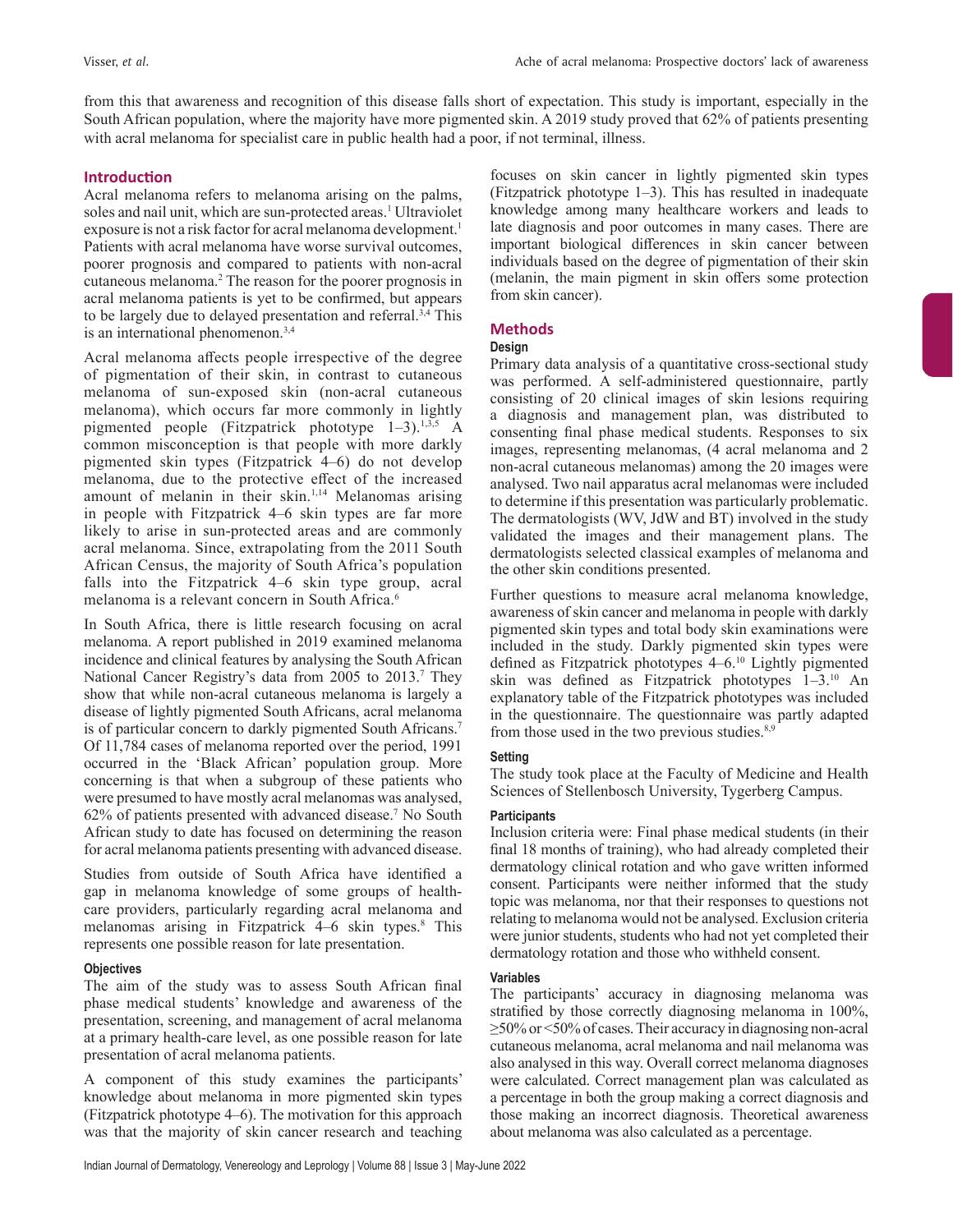| Table 1: Demographic, educational and clinical experience data of study participants  |                                                                         |                |                             |
|---------------------------------------------------------------------------------------|-------------------------------------------------------------------------|----------------|-----------------------------|
| <b>Variable</b>                                                                       | <b>Categories</b>                                                       |                | <b>Frequency Percentage</b> |
| Age                                                                                   | $20 - 29$ years                                                         | 99             | 98.0                        |
|                                                                                       | $30-39$ years                                                           |                | 1.0                         |
|                                                                                       | $40-49$ years                                                           |                | 1.0                         |
| Gender                                                                                | Male                                                                    | 40             | 39.6                        |
|                                                                                       | Female                                                                  | 61             | 60.4                        |
| Present year                                                                          | Final year $(6th$ year)                                                 | 43             | 42.6                        |
| of study                                                                              | Penultimate year $(5th$ year)                                           | 58             | 57.4                        |
| Additional clinical experience                                                        | None (only 2 weeks dermatology theory and 2 weeks practical experience) | 99             | 98.0                        |
|                                                                                       | 4 weeks elective in dermatology department                              | $\overline{2}$ | 2.0                         |
| Ever performed a full body skin examination<br>on a patient                           | Yes                                                                     | 42             | 41.6                        |
|                                                                                       | No                                                                      | 59             | 58.4                        |
| Recall receiving education on skin cancer in<br>people with Fitzpatrick phototype 4–6 | Yes                                                                     | 87             | 86.1                        |
|                                                                                       | N <sub>o</sub>                                                          | 14             | 13.9                        |

#### **Bias**

To eliminate the major source of bias, the questionnaire was distributed in two parts. The clinical images section (Section 1) of the questionnaire was completed and collected before the distribution, completion, and collection of Section 2. Section 2 contained skin cancer and melanoma awareness and knowledge questions.

#### **Study size**

Sample size calculation estimated that 100 participants were required. A total of 101 participants were assessed.

#### **Statistical analysis**

We summarised categorical variable as count (percent). We assessed whether the participant had given a melanoma diagnosis for each of the 20 images and then computed the true positive, true negative, false positive and false negative values for each participant. We aggregated the computed values using the STATA Midas module for diagnostic test accuracy and reported the sensitivity and the corresponding 95% CI. We computed the kappa statistic to assess how consistent was the student binary ratings (i.e., melanoma diagnosis vs. other) across the 20 images. The correct management option was correlated with the correct diagnosis to prevent analytic errors.

#### **Ethical considerations**

Permission for data collection was granted by the division for institutional research and planning at Stellenbosch University, the Bachelor of Medicine and Bachelor of Surgery programme committee and the Health Research Ethics Committee of Stellenbosch University. Project number U19/01/009. Images used were from online sources (in accordance with their copyright stipulations accompanied by references) and from one author's (JdW) personal collection (with patient consent).<sup>11</sup> Participants did understand the aim was to assess their knowledge of dermatology. Responses were anonymised. The results of the study were communicated to the group after the study. Participants had the option to withdraw their participation at any stage.

#### **Results**

The study collected 101 responses from September 2019 to December 2019. This represents approximately 30% of the target group at Stellenbosch University. Apotential confounder is that students with a special interest in dermatology may have elected to participate. Study participants' characteristics are presented in Table 1. Missing data were infrequent.



**Figure 1:** Diagnostic accuracy rates for melanomas (correctly diagnosed either 100%, ≥50% or <50% of melanomas). NACM: Non-acral cutaneous melanoma

Figure 1 shows the students' accuracy in diagnosing melanoma in this study, stratified by those correctly diagnosing melanoma in 100%,  $\geq 50\%$  or <50% of cases. Only 7.9% of the participants diagnosed all the melanomas correctly (95% confidence interval 4.07–14.86). While 77.2% of the participants identified all non-acral cutaneous melanoma correctly (95% confidence interval 67.92–84.45), only 8.9% identified all acral melanomas (95% confidence interval 4.66–16.36) correctly. Overall, 61.4% of participants correctly diagnosed  $\geq 50\%$  of melanomas. Of the six images presenting classical examples of melanoma, 57% (95% confidence interval: 52–62%) of the participants were able to make the correct diagnosis. Overall, the unadjusted agreement of student's ratings was 61.0% (95% confidence interval 47–65%) and was only slight better than what could be expected by chance (50%). After adjusting for agreement by chance, the agreement of student's ratings was 21.0% (95% confidence interval 1.5–40%). The participants selected the appropriate management plan (urgent referral) in a majority of cases where they had correctly diagnosed melanoma [Figure 2]. Of those participants making the incorrect diagnosis, 73.9% would have managed these melanomas inappropriately (less than urgent referral).

The most common misdiagnoses for the four acral melanomas combined were trauma (25.8%), tar stains (17.8%), dermatophyte infection (9.4%) and basal cell carcinoma (7.4%). The most common misdiagnoses for the non-acral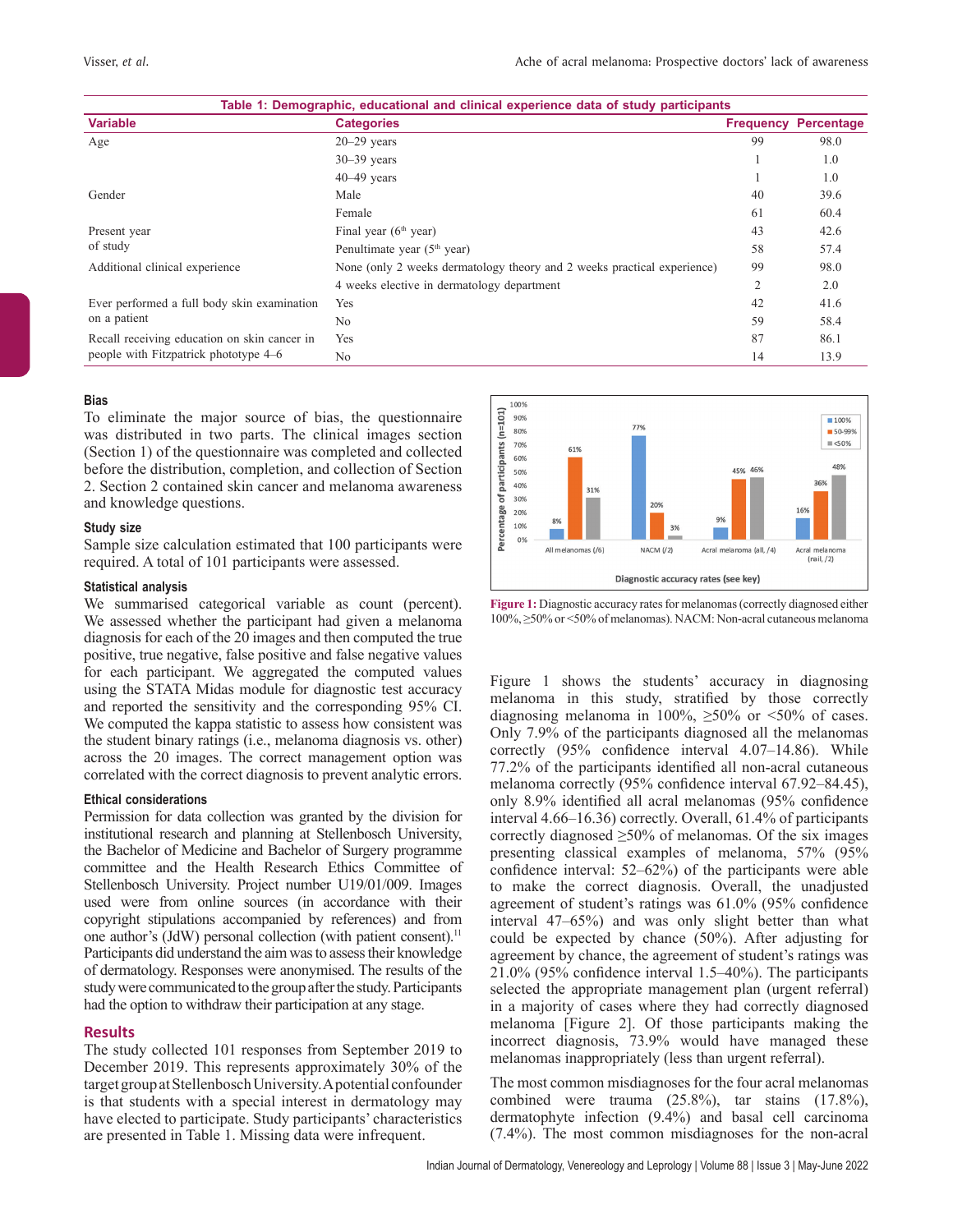

**Figure 2:** Percentage of participants selecting the appropriate management plan (among those who made the correct diagnosis). NACM: Non-acral cutaneous melanoma

cutaneous melanoma were moles or naevi (6.9%) and nonmelanoma skin cancer (5.0%). In Section 2 of the questionnaire, 73% of students correctly identified the palms, soles, and nail beds as the commonest location of melanoma in Fitzpatrick phototype 4–6 individuals. In contrast, only 53.5% identified the trunk and limbs as the most likely location for melanoma in the Fitzpatrick phototype 1–3 group. Figure 3 presents further findings regarding the students' knowledge about skin cancer in individuals with Fitzpatrick phototype 4–6.

#### **Discussion**

Cutaneous melanoma carries the worst prognosis of all types of skin cancer.12 Acral melanoma is a unique subtype within the melanoma spectrum, with differing pathogenesis and epidemiology compared to more common melanoma subtypes.3 The present study demonstrates that a group of imminent doctors has low rates of recognition of melanoma, particularly acral melanoma.

The largest study till now found that poor prognosis relates to late diagnosis (although this study examined only acral lentiginous melanoma, the commonest histological subtype of acral melanoma).4 The acceptable level for acral melanoma diagnosis is not defined; however, a meta-analysis of melanoma diagnostic accuracy studies found that among general physicians undertaking naked eye examination of all types of melanoma, the sensitivity was 78.0% (95% confidence interval, 60–90%).<sup>13</sup> This student group seems to fall far short of this average (56.6%); however, the high proportion of traditionally difficult melanoma diagnoses (acral melanomas) in this study puts them at a disadvantage. The fact that the participants' diagnostic accuracy was only marginally better than chance is a better measure of the problem.

An interesting result was higher diagnostic accuracy of nail unit melanoma in comparison to other acral melanomas [Figure 1 for comparison]. The nail acral melanoma was analysed separately to see if there was a specific conceptual issue regarding the topic. The possibility that the participants recognised the image as it was very similar to their training images, could be entertained.

This cohort of students will enter South African healthcare institutions in less than 12 months, with no definite prospect of further dermatological training. Students are not guaranteed to encounter an acral melanoma during



**Figure 3:** Correct or positive responses relating to different theoretical aspects of skin cancer in Fitzpatrick phototype 4–6 individuals

their clinical rotation, since it is a rare condition. Student awareness of acral melanoma relies on theoretical knowledge attained during didactic lectures. The topic of acral melanoma is specifically mentioned in the lectures that this group receives, and the participants acknowledge this. Possible reasons for this include poor lecture attendance or failure of synthesis of knowledge allowing application to the clinical context. The fact that a majority of participants have never personally performed a full body skin examination focused on skin cancer screening and detection is also of concern. All students could practise while guided by specialists during their two-week practical rotation.

Studies have shown that melanomas arising in people with Fitzpatrick 4–6 phototype skin have worse outcomes.<sup>12,15</sup> Possible reasons for this include delay in patient presentation, diagnostic challenges, misdiagnosis and challenges in the histopathological diagnosis of early lesions, as well as disparities in access to healthcare.12,16-18 Issues such as language barriers may delay presentation in some contexts.<sup>19</sup> It is important to note that these studies originate from outside of South Africa. A recent South African study demonstrated deeper Breslow thicknesses (implying worse prognosis) in acral melanoma in people with Fitzpatrick 4–6 phototype skins, conducted at the same institution as the present study, but could only speculate as to the reasons for this.<sup>20</sup> The present study aimed to explore one possible reason for this.

In South Africa, the incidence of melanoma is reported as 2.7/100,000 per year (2011–2013).7 In an analysis of the South African population group presumed to have the most pigmented skin (recorded as 'Black African'), the incidence of melanoma was far lower (0.5/100,000, 2011–2013).7 However, limb lesions (acral melanomas predominantly) were the most common type of melanoma in this group. Where Breslow thickness was available, it was greater than four mm in 62% of cases implying poor, if not terminal, prognosis.7 Thus, this condition is of public health concern, particularly in terms of addressing historical health disparities.

Specific misdiagnoses of acral melanoma in this study were those classically reported in the literature, for example, trauma, tar staining and dermatophyte infection.<sup>8,21</sup> This aspect should be specifically addressed in the future teaching strategies.

A further discouraging outcome of this study is that in 73.9% of cases where students misdiagnosed melanoma, they would